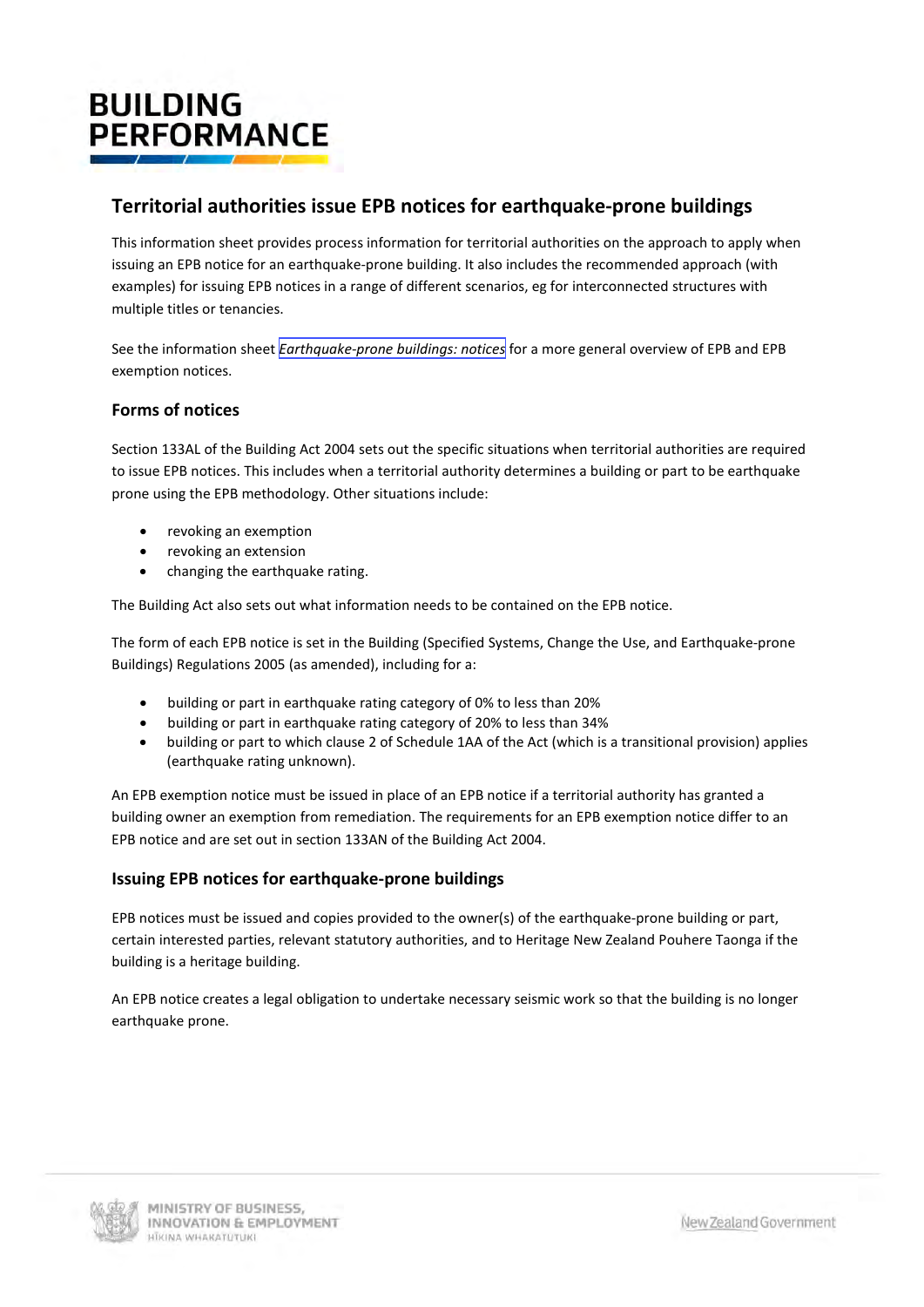time frames for remediation of certain earthquake-prone buildings.<sup>1</sup> The new system that commenced on 1 July 2017 enables part of a building to be earthquake prone. It also introduced a new concept called priority buildings in high and medium seismic risk areas, which shortens the

## **Approach for issuing EPB notices to buildings with different ownership arrangements**

whole, whether or not it spans more than one lot). Issuing EPB notices needs to be approached consistently across a range of possible scenarios that may arise due to the introduction of parts of buildings and priority buildings to the new system. Buildings are distinguished by lot for this purpose (note that the engineering assessment will consider the structure as a

whole, whether or not it spans more than one lot).<br>Scenarios could include an earthquake-prone building or part that may be:

- • either a standalone building, interconnected building (ie where the structure spans multiple lots), or a unit title development
- a priority building, or one which has a priority building part.

• a priority building, or one which has a priority building part. EPB notices need to be given to the owner of the earthquake-prone building. Who the owner is will depend on how the property is owned:

- a. For a fee simple title this will be the owner listed on the certificate of title.
- b. For a cross lease this will be all owners listed on the certificate of title, whether or not they hold the lease for the particular property affected.
- c. For a unit title property this will be all owners of the stratum estate of the affected units and the body corporate.
- d. For a company share property this will be the company which owns the property.

under section 75 of the Building Act. For interconnected buildings, each lot should be treated as a separate building unless there is a certificate

MBIE recommends using the following approach for issuing EPB notices. Also see the examples at the end of this information sheet.

### **Contents of notice**

**.** 

The notice should comply with section 133AL of the Building Act, and identify:

- all affected buildings (by lot) that are part of the shared structural form, ie that are part of the same interconnected structure (where the primary structure is earthquake prone)
- all affected buildings (by lot) that have a shared structural element or part spanning common property that is earthquake prone (where one of the affected titles is the subject of the EPB notice)
- any additional specific earthquake-prone parts isolated to only the title to which the EPB notice is being issued.

<span id="page-1-0"></span> $1$  More information on priority buildings is available on the MBIE website: [https://www.building.govt.nz/building-code-compliance/b-stability/b1-structure/priority-buildings](https://www.building.govt.nz/building-code-compliance/b-stability/b1-structure/priority-buildings-earthquake-prone/)[earthquake-prone/](https://www.building.govt.nz/building-code-compliance/b-stability/b1-structure/priority-buildings-earthquake-prone/) 

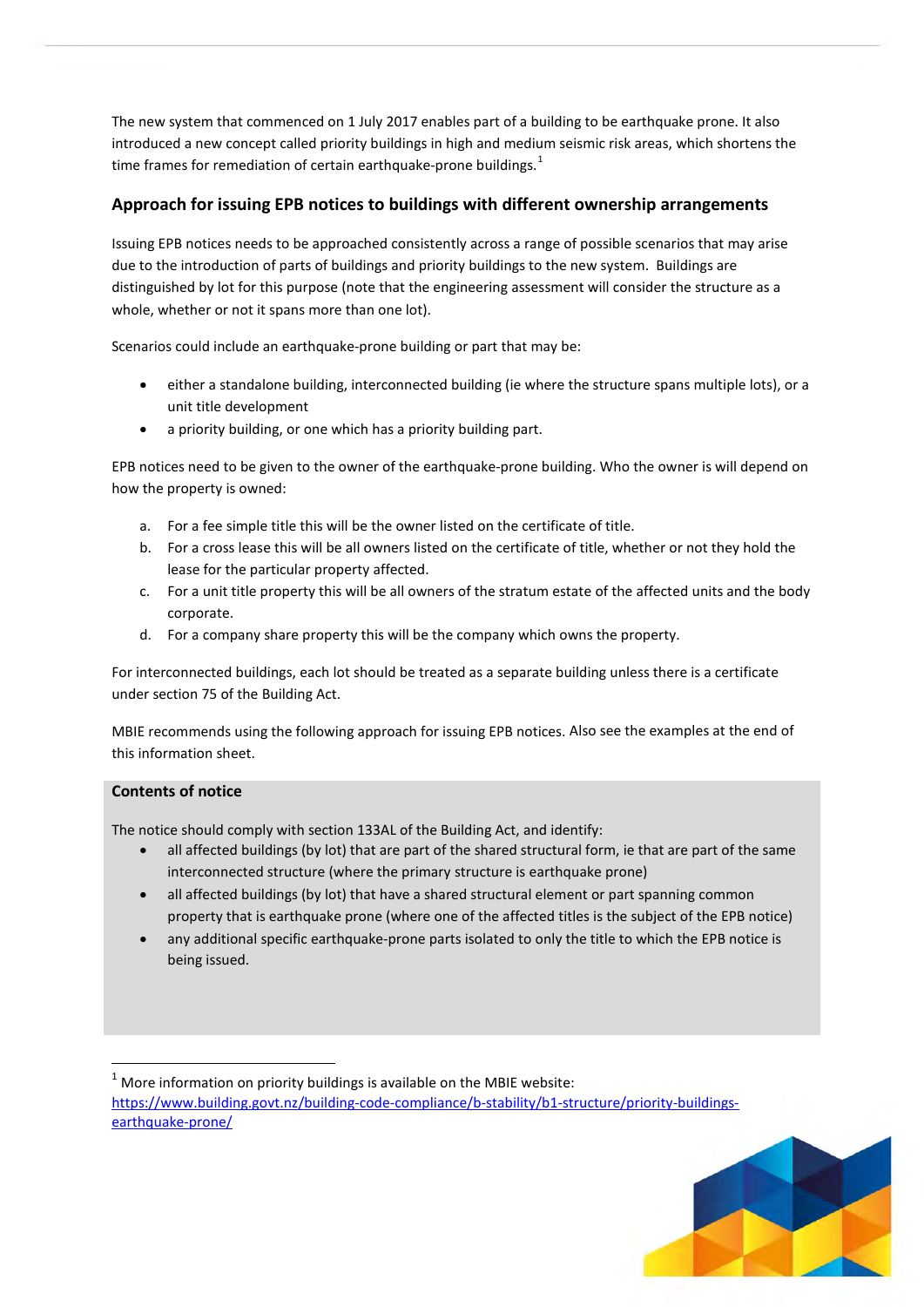#### **Two remediation time frames can apply to the same building**

prone and part of it is also identified as a priority building (so has a shorter time frame for remediation).<br>If this occurs, issue one notice that identifies both applicable time frames, ie: In some circumstances, two time frames can apply to one building. This can happen if a building is earthquake

If this occurs, issue one notice that identifies both applicable time frames, ie:

- applies, and the priority building time frame, eg for part of a URM building on a priority building thoroughfare that meets the definition of priority building and to which a priority building time frame for remediation
- the applicable time frame for the remainder of the building if the structure as a whole is also earthquake prone but does not meet the definition of priority building, to which the standard time frame for remediation applies.

 information on: The information required to inform the above approach will be contained in the engineering assessment for the building, provided it meets the requirements of the EPB methodology. In particular, look out for

- any parts that score less than 34%NBS and therefore pose a significant life safety hazard
- if the building comprises a shared structural form or shares structural elements with any other adjacent titles, and the extent to which low scoring elements (ie those scoring below 34%NBS) affect the structure as a whole.

At the stage when an EPB notice is being issued, territorial authorities in high and medium seismic risk areas will have already considered whether the earthquake-prone building (or part) is a priority building.

## **Using the notice templates**

MBIE has provided a template for each form of EPB notice, including an additional template for an EPB exemption notice. These templates are available to territorial authorities via the EPB Register secure login. The templates contain prompts to ensure all the information required by section 133AL or section 133AN (when an exemption from remediation is granted) is contained in the prescribed format.

To use the templates, start by selecting the appropriate template, then:

- follow prompts within the templates
- populate information prompted using [blue text]
- delete any sections that are not relevant, indicated by the use of 'Or' between sections, or where flagged as 'Optional additional text'
- • delete any *advisory text*.

## **Attaching notices to earthquake-prone buildings**

The requirements for attaching notices to earthquake-prone buildings are set out in section 133AP of the Building Act 2004.

As soon as practicable after issuing a notice, territorial authorities must either attach the notice in a prominent place on or adjacent to the earthquake-prone building or part, or require the building owner to do this.

A prominent place is somewhere on or adjacent to the building that is visible to regular occupants of the building and any visitors, for example the main entrance.

Notices must stay attached until the territorial authority authorises removal of the notice. Making sure the notice stays attached requires it to be durable. To make notices durable, think about:

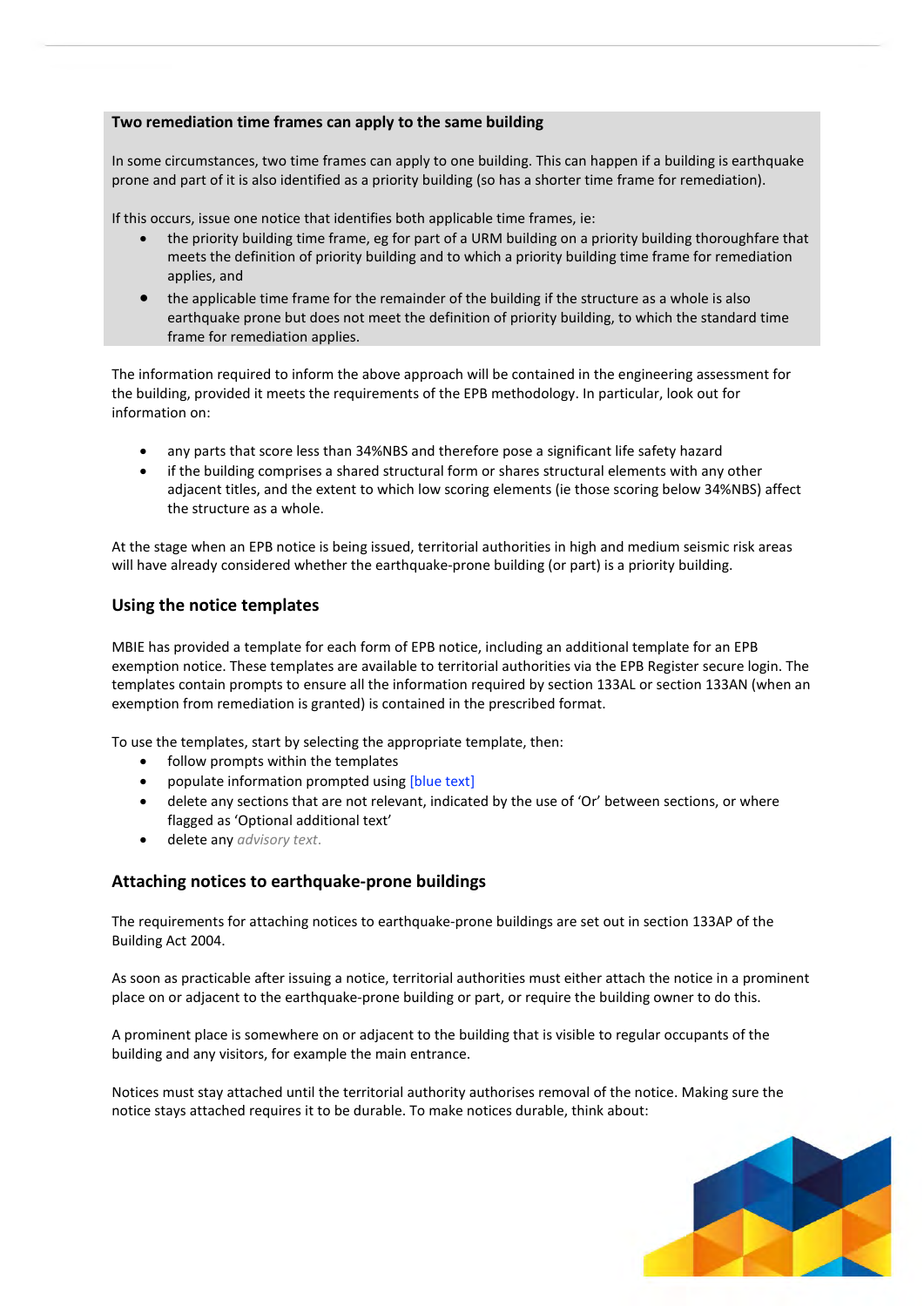- • attaching the notice in a location on or adjacent to the building that is protected from weather, including sun, **as long as this is still prominent**
- • laminating the notice, or printing the notice on more durable material than paper, such as corflute.

A variety of fixing methods may be suitable to attach the notice. An appropriate method can be decided between the territorial authority and the building owner, and will be dependent on the surface to which the notice is being attached, such as a notice board, glass, or a wall. Some fixing methods may include durable tape, nails or screws, Velcro strips or magnets.

Building owners are required to advise their territorial authority if the notice becomes illegible or is no longer attached. In these circumstances the territorial authority will need to issue a replacement notice. If a building owner does not advise their territorial authority of these circumstances, penalties will apply. Territorial authorities are also recommended to check the condition of the notices if they are visiting the premises for related or other reasons.

#### **Examples**

These examples illustrate the approach for issuing EPB notices in different scenarios, eg for interconnected structures, where there are multiple titles, and/or if a building has an earthquake-prone (priority building) part.

| Example 1: Row of 1900s shops with five separate fee simple titles |                                                                                                                                  |               |               |                                         |                                                        |  |                                           |  |  |
|--------------------------------------------------------------------|----------------------------------------------------------------------------------------------------------------------------------|---------------|---------------|-----------------------------------------|--------------------------------------------------------|--|-------------------------------------------|--|--|
|                                                                    |                                                                                                                                  |               |               |                                         | Who gets an EPB notice?                                |  |                                           |  |  |
|                                                                    | Lot 1                                                                                                                            | Lot 2         | Lot $3$       | Lot 4                                   | Lot 5                                                  |  | The territorial authority issues three    |  |  |
|                                                                    |                                                                                                                                  |               |               |                                         |                                                        |  | separate EPB notices: one each for the    |  |  |
|                                                                    | <b>15%NBS</b>                                                                                                                    | <b>15%NBS</b> | <b>15%NBS</b> | 40%NBS                                  | <b>40%NBS</b>                                          |  | shops on Lots 1-3.                        |  |  |
|                                                                    |                                                                                                                                  |               |               |                                         |                                                        |  | No EPB notice is needed for the shops     |  |  |
|                                                                    |                                                                                                                                  |               |               |                                         |                                                        |  | on Lots 4 and 5 because these are not     |  |  |
|                                                                    |                                                                                                                                  |               |               |                                         | considered earthquake prone.                           |  |                                           |  |  |
|                                                                    | This row of 1900s shops spans five lots, each with its own<br>freehold title. Each shop in the row was built onto the last using |               |               |                                         |                                                        |  |                                           |  |  |
|                                                                    | the existing boundary wall as a party wall, so they have a shared                                                                |               |               |                                         |                                                        |  |                                           |  |  |
|                                                                    | structural form. This structure should be treated as five                                                                        |               |               | What should the notice identify?        |                                                        |  |                                           |  |  |
| buildings.                                                         |                                                                                                                                  |               |               |                                         |                                                        |  | The EPB notice for Lot 1 should list Lots |  |  |
|                                                                    |                                                                                                                                  |               |               |                                         | 1-3, as the structure spanning these lots              |  |                                           |  |  |
|                                                                    | The engineering assessment, which considered the whole                                                                           |               |               | has a shared structural form.           |                                                        |  |                                           |  |  |
|                                                                    | structure (ie all five buildings) has assessed the shops on Lots 1-3                                                             |               |               |                                         |                                                        |  |                                           |  |  |
|                                                                    | at 15%NBS (New Building Standard). However, the owners on                                                                        |               |               |                                         | The same goes for the EPB notices for<br>Lots 2 and 3. |  |                                           |  |  |
|                                                                    | Lots 4 and 5 have previously strengthened their shops to                                                                         |               |               |                                         |                                                        |  |                                           |  |  |
|                                                                    | 40%NBS. This strengthening took into account any weight/mass<br>forces placed on them by the other shops (ie those on Lots 1-3). |               |               |                                         |                                                        |  |                                           |  |  |
|                                                                    |                                                                                                                                  |               |               |                                         |                                                        |  | Note: if the owners of Lots 4 and 5 are   |  |  |
|                                                                    | Any shared structural elements, such as the party walls, have                                                                    |               |               |                                         | 'interested parties' (as listed in section             |  |                                           |  |  |
|                                                                    | also been strengthened so the portion of the structure which                                                                     |               |               |                                         | 133AL of the Building Act), they should                |  |                                           |  |  |
|                                                                    | has been strengthened would not be affected by collapse of the                                                                   |               |               | receive copies of the three EPB notices |                                                        |  |                                           |  |  |
|                                                                    | adjoining shops below 34%NBS on Lots 1-3. This is supported by                                                                   |               |               | for their information only.             |                                                        |  |                                           |  |  |
|                                                                    | statements in the engineering assessment that provide                                                                            |               |               |                                         |                                                        |  |                                           |  |  |
|                                                                    | assurance to the territorial authority that certain portions of the                                                              |               |               |                                         |                                                        |  |                                           |  |  |
|                                                                    | structure are not earthquake prone, and are not affected by the                                                                  |               |               |                                         |                                                        |  |                                           |  |  |
|                                                                    | adjoining portions.                                                                                                              |               |               |                                         |                                                        |  |                                           |  |  |

**AV**